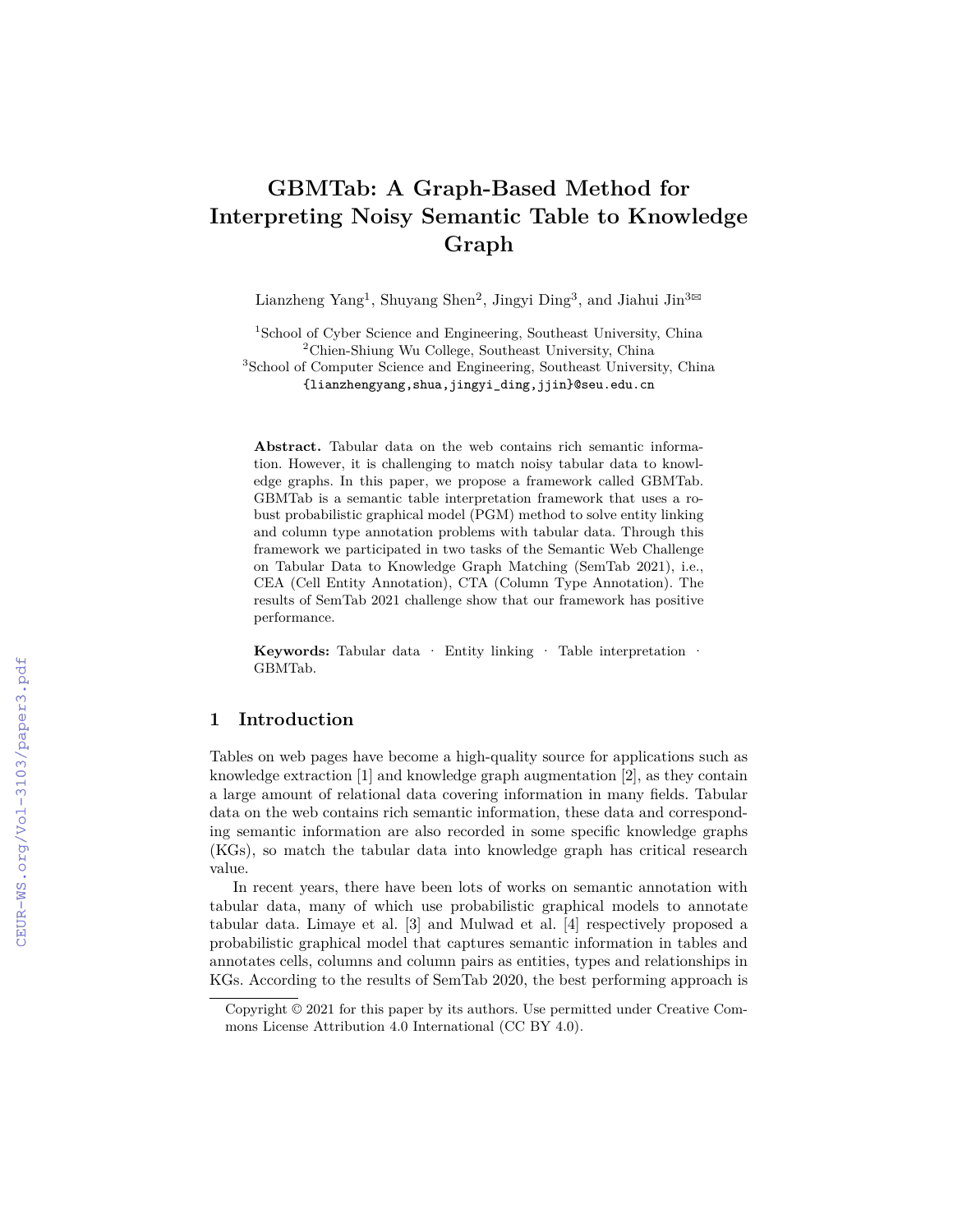MTab4Wikidata [5], which improves the results of entity search by using fuzzy search and statement search to deal with noise mentions.

However, it is arduous for machines to interpret semantic tabular data because of the diversity of languages and noise mentions. The Semantic Web Challenge on Tabular Data to Knowledge Graph Matching (SemTab 2021) aims at benchmarking tabular data to knowledge graph matching systems. There are three tasks: Column Type Annotation (CTA), Cell Entity Annotation (CEA) and Column Property Annotation (CPA). The CTA task is assigning a semantic type to a column, the CEA task is matching cells to entities in a specific KG, and the CPA task is assigning a KG property to the relationship between two columns. These three tasks and their formal definitions can be illustrated by Figure 1.



**Fig. 1.** Three sub-tasks of SemTab 2021.

We have proposed an approach to solve the CTA and CEA tasks, where the result of CEA task is the input of CTA task. For the CEA task, we build a graphical model and used an iterative probability propagation algorithm to find the referent entity for a cell. For the CTA task, we matched types of columns by using Wikidata SPARQL endpoint and feature engineering.

The remainder of this paper is organized as follows. In Section 2 we introduce the approach we proposed to solve the CEA and CTA tasks. Then, we describe the results for two rounds in Section 3 and make a conclusion in Section 4.

# **2 Methodology**

The framework flowchart of the CEA and CTA tasks is showed in Figure 2, where the CEA task is composed of candidate entity generation and entity disambiguation, and the CTA task is composed of relation match and disambiguation. An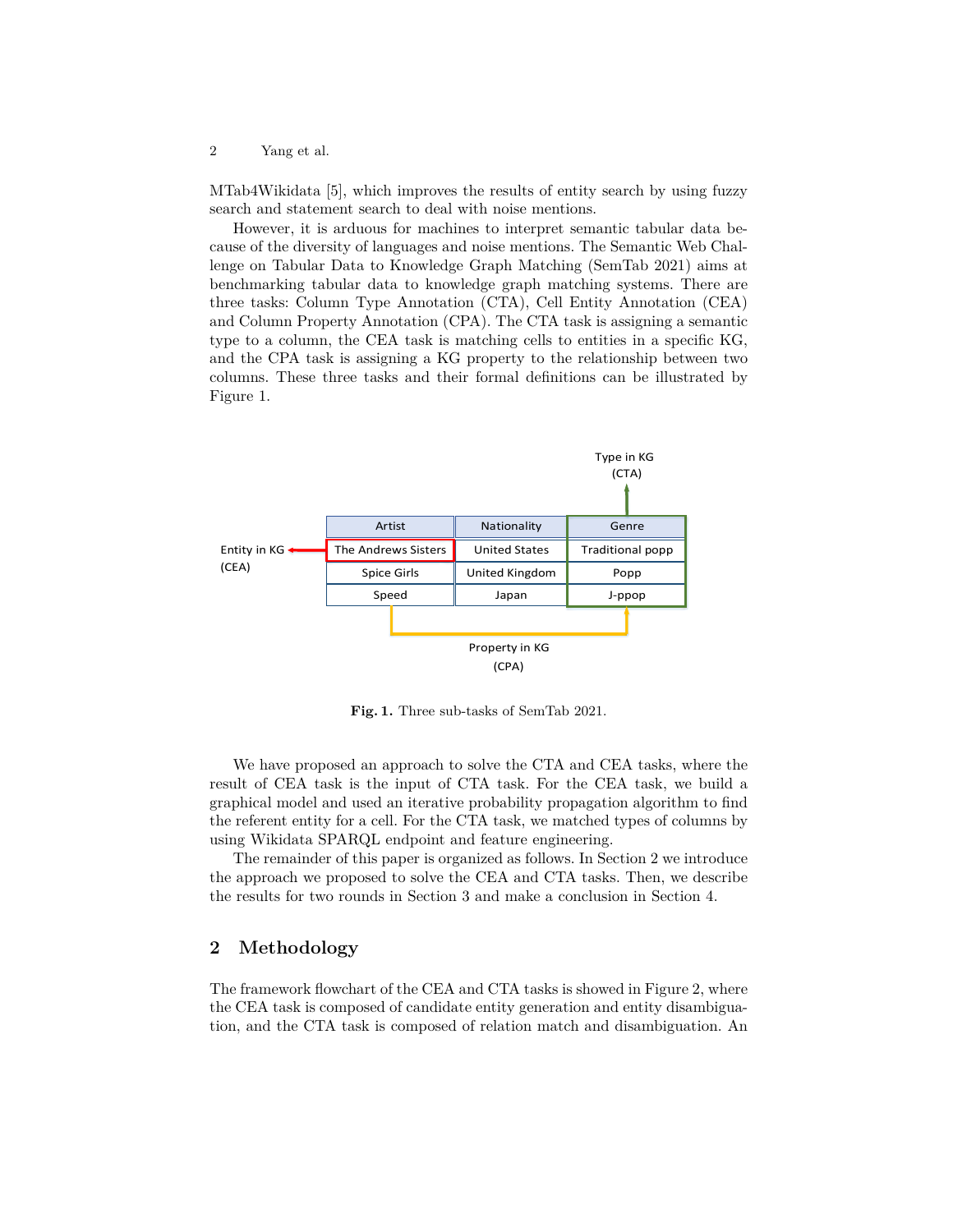input form first passes the CEA task, it should be noted that in this step we introduce the noise mention repair mechanism. After the CEA task is completed, the marked form is used as the input of the CTA task, annotating the column type according to the amount of available information of the corresponding mention in the table. The following part is the detail of our specific approach.



**Fig. 2.** The framework flowchart of the CEA and CTA tasks.

## **2.1 Entity linking**

The entity linking is divided into two parts: candidate generation and entity disambiguation. For round 1, we select the challenge which link tabular data to the knowledge graph of DBpedia 2016-10. In round 2, we linked "BioTable" to the knowledge graph of Wikidata.

#### **2.1.1 Candidate generation**

For each mention in tabular data, we first need to find the corresponding candidate entity in the given knowledge graph. Due to the different composition of the knowledge graph data, we classified the different knowledge graphs in the candidate entity generation part. It is worth mentioning that in this step we have added a noise mention repair mechanism.

As for DBpedia, we use the following methods.

**String similarity comparison**: We build an index with a hash table for the DBpedia ontology and the corresponding link by using DBpedia 2016-10 datasets. Then we calculate similarity traversal between all DBpedia ontologies and mentions to determine which entity is the candidate for the mention. We define *s* as a mention in tabular data, *e* is an entity in the knowledge graph. Thereupon, we define the string similarity *StringSimilarity*(*s, e*) as follows:

$$
StringSimilarity(s, e) = 1 - \frac{LevenshteinDistance(s, e))}{sum{ \{ length(s), length(e) \}}}
$$
(1)

We set a threshold to determine whether to add an entity *e* to the candidate set. If the threshold is set overly high, ground truth entity may not be included. On the contrary, if the threshold is set excessively low, it will increase the difficulty of subsequent task for entity disambiguation. Through experiments show in Figure 3, we randomly selected 10,000 mentions to generate candidate sets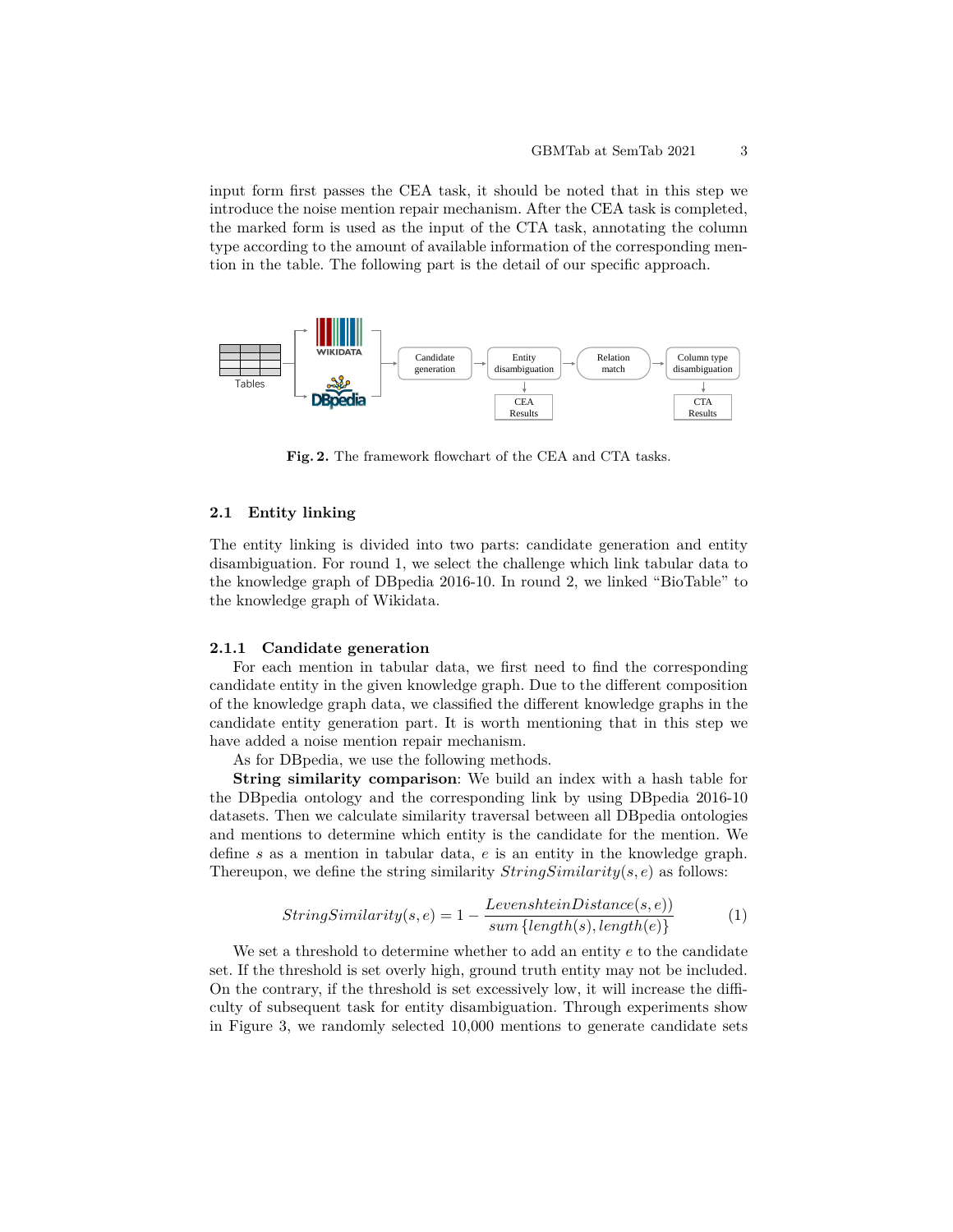under different threshold settings. It turns out that setting a threshold of 0.7 is a good choice.



**Fig. 3.** The influence of the threshold on candidate set.

**Noise mentions repair**: After adding noise for some short length mentions, for example "cat" becomes "catt". Due to the short length, the string similarity will be lower and thus will be ignored. This is very fatal for the subsequent task of entity disambiguation. In order to solve noise mentions problem, we use search engine to solve this problem. Through Google search engine, it may automatically correct keywords containing the noise mentions and continue searching according to the recommended keywords. If search results have an impact on the judgment, we will also limit search scope to the domain name of DBpedia.

**Multilingual**: For mentions whose language is not English, we have introduced multilingual DBpedia datasets.

As for Wikidata, we use the following methods.

**Wikidata MediaWiki API**: Unlike DBpedia, in Wikidata, we query MediaWiki API by posting the mention and setting the limits to a maximum of 50. Wikidata will perform fuzzy search and internal sorting. We can think that the higher-ranking entities are more related to mentions.

**Correction of noise mentions**: This step is the same as that of DBpedia, we use the Google search engine.

## **2.1.2 Entity disambiguation**

https://www.mediawiki.org/wiki/API:Search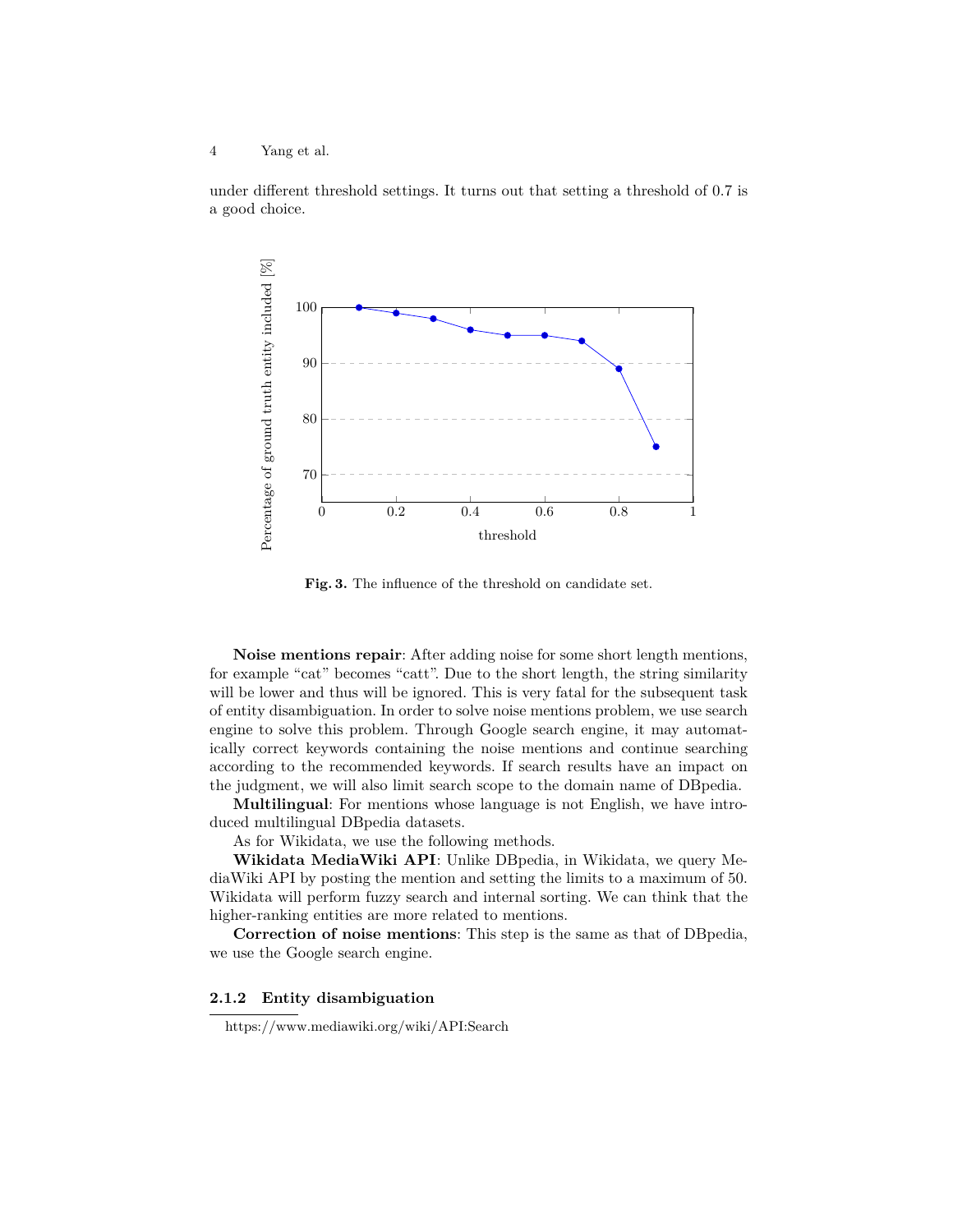In this step, our goal is to select an entity that best meets the contextual semantics from the candidate set. We assume that in the table, mentions in the same row or column are related. Thus, we set up such a model, which uses a fully connected network to build a graphical model, and uses the iterative probability propagation algorithm [6] to find a set of entities that are most likely to express semantics, jointly disambiguate mentions in table. These steps can be illustrated by Figure 4.



Fig. 4. The flowchart of entity disambiguation.

- i) **Build disambiguation graph**: Starting from a given mention, create a disambiguation graph of the other mentions and the corresponding candidates which in the same row or column. For the mention  $m_{ij}$  in  $i^{th}$  row  $j$ <sup>th</sup> column, add the *i*<sup>th</sup> row mention  $m_{i}$ ? and  $j$ <sup>th</sup> column mention  $m_{i}$ <sup>*j*</sup> into the graph as mention node, then add candidate sets  $S(m)$  corresponding to these mentions into the graph as candidate nodes.
- ii) **Build features between nodes**: We use feature engineering to score the relationships between nodes to measure the semantic connection of nodes. The features consist of the following parts:

Priori Features: We calculate priori features from knowledge graph and WDC. For example, "New York" in Wikidata can be interpreted as New York City, New York State, Film and television, Literature, Music, etc. Thus, when entities link the word "New York", we tend to think of New York City or New York State, which appears more frequently. For DBpedia, we calculate the popularity of candidate entities, and for Wikidata, we take advantage of the order in which the MediaWiki API returns results.

In addition, we also consider the prior knowledge of context instead of individual mention itself, WDC is web table corpora which has extracted a large amount of web table data on the internet. For example, when "New

http://webdatacommons.org/webtables/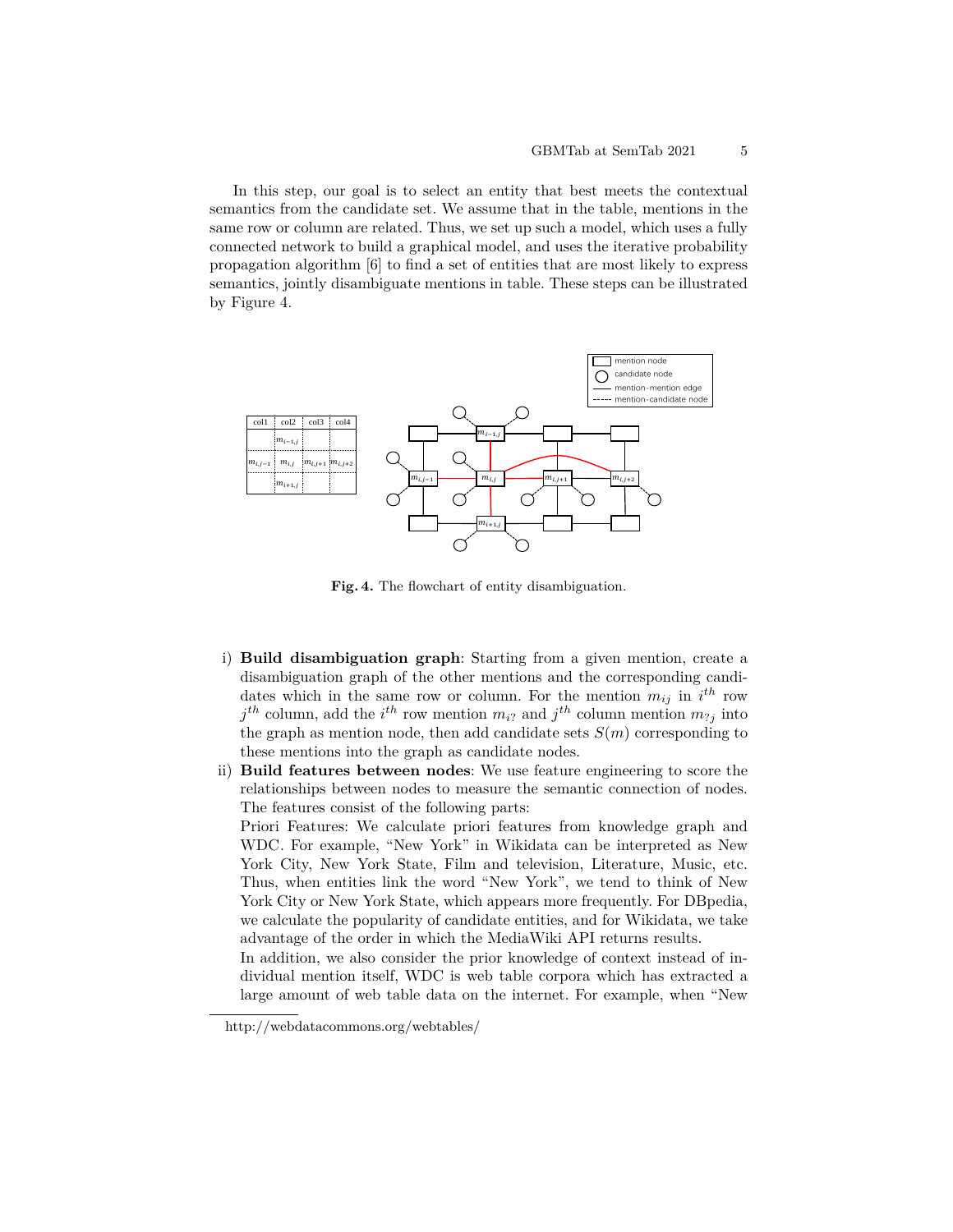York" appeared on the web table with "Lou Reed", because the New York album and its author appeared more frequently in WDC, we can consider "New York" in this table as the album.

Context Features: Tabular structure is naturally composed of an ordered set of rows and columns [7]. For the cell  $c_{ij}$  in  $i^{th}$  row  $j^{th}$  column. Commonly one row contains a key object and its properties. Thus, mention texts in the same row could be recognized as the extended information of the key object. Despite the subtle connections among cells in the same column, there are strong semantic similarities among them. Under some circumstances, key object could appear repeatedly, which usually indicates the repeat of the same row. This will help to improve the accuracy when noise occurs. For the reasons above, we take the values of cells in the same row or column of the objective cell as its features, using *Levenshtein distance* and *cosine distance* to rank candidate entities.

Abstract Features: In round 1 of SemTab 2021, tasks can be fulfilled with DBpedia data. Compared to Wikidata, DBpedia has less data, but the data is more structured. Many entities have their own abstracts which describe the general information of entity. We can easily access the abstract of an entity with local DBpedia SPARQL endpoint. The search can make an intersection with the other available text features and score the corresponding entity with *cosine distance* as long as we have it appropriately tokenized.

iii) **Iterative probability propagation**: Through iterative probability propagation, based on the current values of nodes, greedily iterative assigns its maximum likelihood value. Then constantly calculates and updates features of the mention, and finally reaches the global optimal solution. Here, we formally define the state of the graphical model under initialization as  $P_0$ , the maximum number of iterations is  $T$ , the current number of iterations is  $t$ , when  $t == T$  or  $P_t == P_{t-1}$  probability propagation is finish, the  $P_t$  is output as a global disambiguation result.

## **2.2 Column type annotation**



Fig. 5. The flowchart of column type annotation.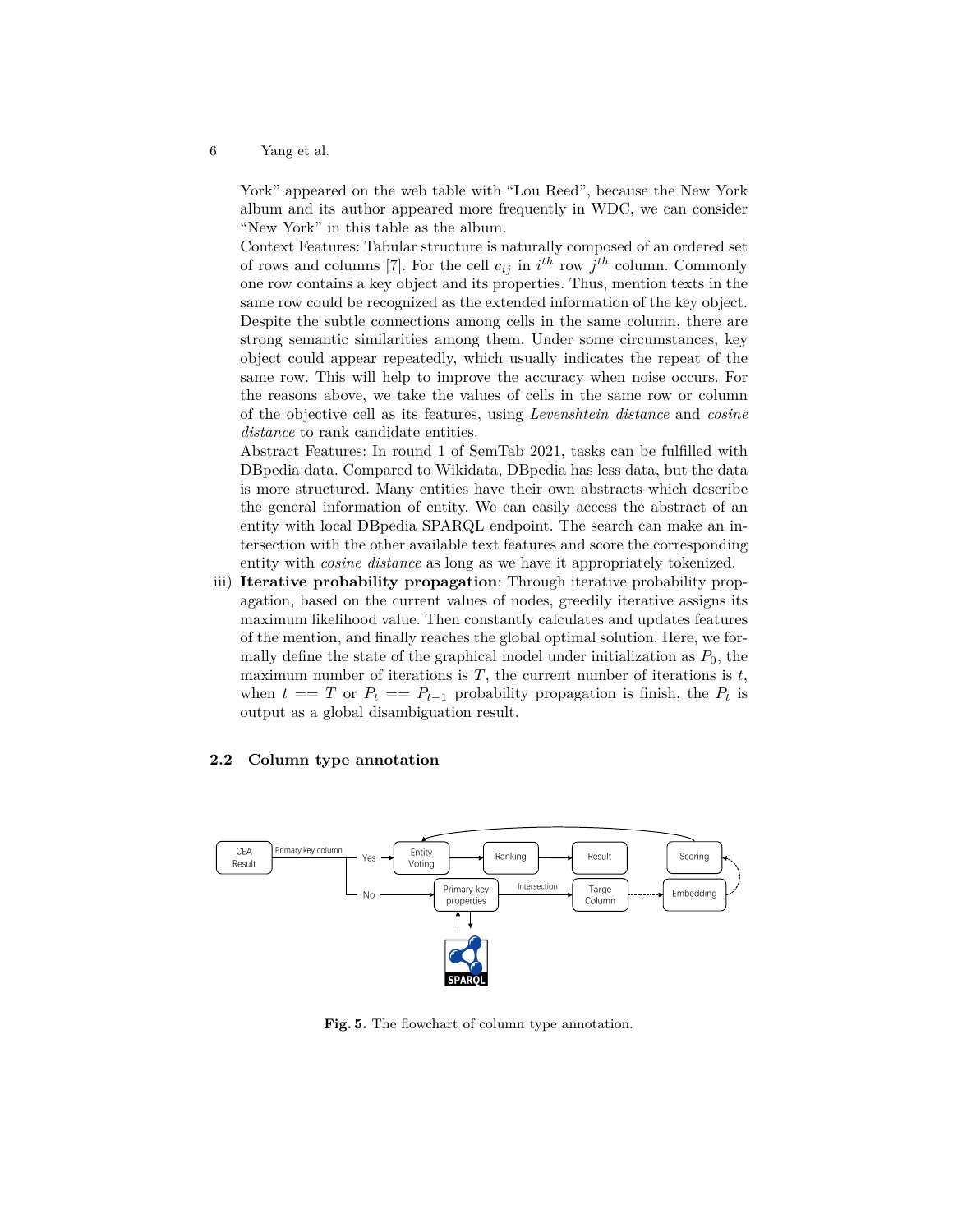The CTA task can be performed by exploiting the process described in Figure 5. We use the result of the CEA to do the task. The first step is to identify the primary key column of the targets. Then adapted the relation match (Intersection in Figure 5) and embedding similarity to rank the candidates which are searched with the SPARQL endpoints.

## **2.2.1 Relation match**

After annotating cell values, we search different types of each of these entities in the same column by using Wikidata SPARQL endpoint. Since there might be a lot of wrong candidates in the search results. It is essential to clean candidate set of each cell in the table to apply further mechanisms like voting and embedding to disambiguation.

Here we assume the mentions in primary key columns are all appropriately linked to corresponding entities while mentions not in primary key columns are commonly linked to a "vogue entity".

For example, Trump and American are texts of two cells in the same row, Trump can be easily linked to "Donald Trump" while American maybe linked to "The United States of America", which could not precisely describe semantics within the column: birth place of Trump. When we search for the type of "The United States of America" the results shall include "Country", "Superpower", etc., which do not involve the relation "place of birth". Thus, we use knowledge graph structure, trying to choose the most suitable relation path [3] for those entities whose values of properties exactly match the "vogue entity". And thus extract the type we need in ontology. Then we use vote mechanism, embedding distance [8] [9] and text similarity to rank types in the candidate set and finally get result.

#### **2.2.2 Column type disambiguation**

If the intersection of properties and search candidates is empty, we need to use feature engineering to find the most suitable linking entity instead of simple voting. With word embedding, we can achieve better accuracy when it comes to correlation in semantic level.

Considering word embedding to extend available information within a table for the CTA task is reliable. Since the mention text on the CEA task is hard to apply word embedding due to the uncommon words which are out of vocabulary, the trending method on CTA is voting [10], ignoring properties of the cell in primary key column. However, if the intersection of properties and search candidates is empty, we use a hybrid method which consists of vote mechanism, embedding distance and text similarity to rank types in candidate set.

# **3 Results**

Table 1 shows the results of our first two rounds of challenge in SemTab 2021.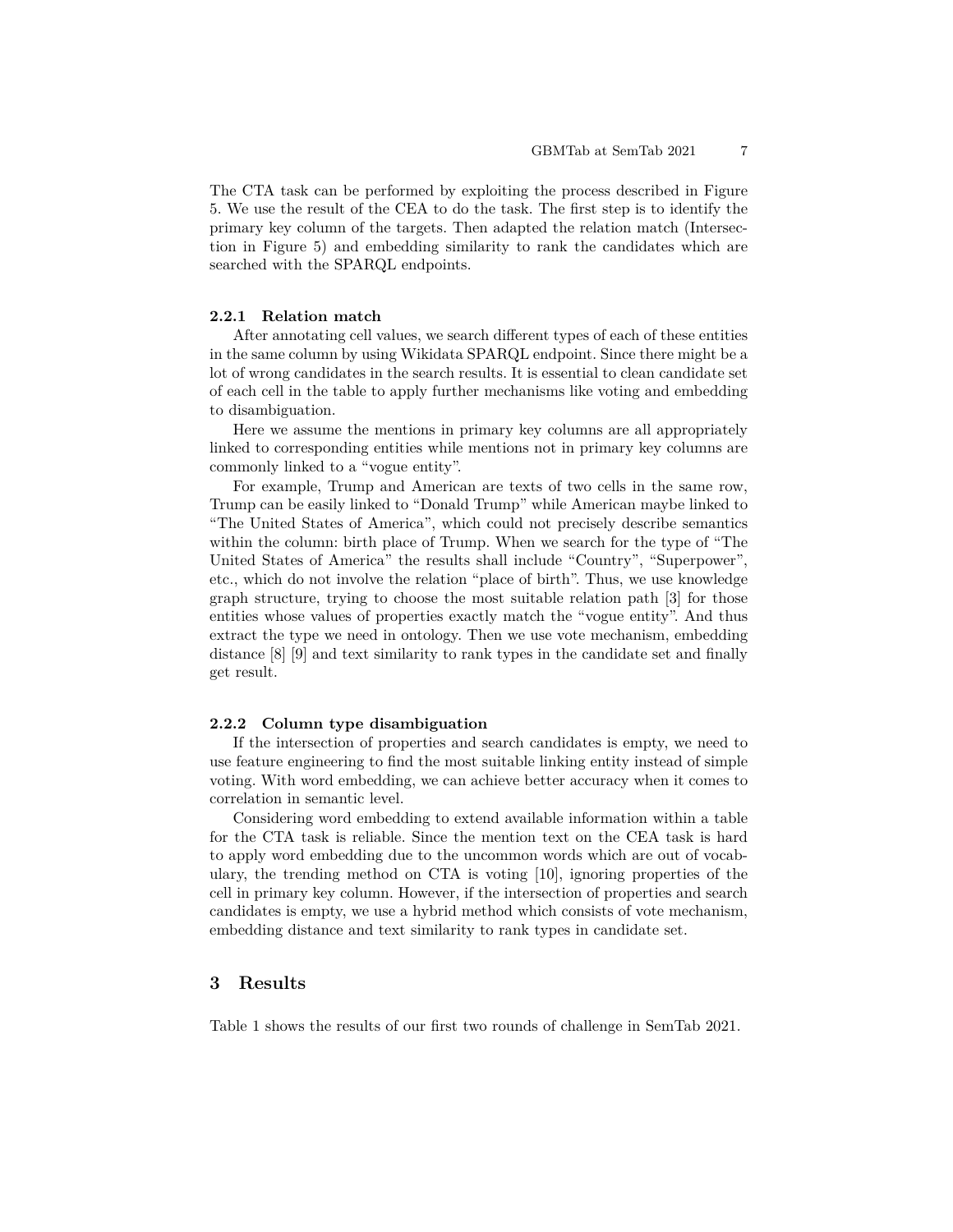| Round1    |                                  | Round2 |       |
|-----------|----------------------------------|--------|-------|
| F1        | $ Precision $ $F1$ $ Precision $ |        |       |
| CEA 0.692 | 0.692                            | 0.868  | 0.868 |
| CTA 0.133 | 0.133                            |        |       |

**Table 1.** The SemTab 2021 results of our team.

#### **3.1 Result for the CEA task**

For the CEA task in round1, we use DBpedia 2016-10 data as the knowledge graph. It can be seen in Table 2 that the addition of noise to the table has an impact on the candidate entities generated based on string similarity. After adding the noise mentions repair mechanism, we can see that F1 and precision have been greatly improved which proves that this method is effective. In round2, we used Wikidata as our knowledge graph. In this round of challenge, we focused on the impact of candidate entity generation on the CEA results. After experimentation, we are more inclined to use MediaWiki API, which can perform fuzzy searches on characters. It is obvious that the precision is better than round1. Figure 6 shows that by experimenting with different range of top-k on the candidate set which contains ground truth entity, we found that our probabilistic graphical model has strong robustness.

**Table 2.** The impact of noise mentions repair in round1.

|                      | $_{\rm F1}$ | Precision |
|----------------------|-------------|-----------|
| Without Repair 0.502 |             | 0.502     |
| Repair               | 0.692       | 0.692     |



**Fig. 6.** The impact of the range for Top-K on PGM model.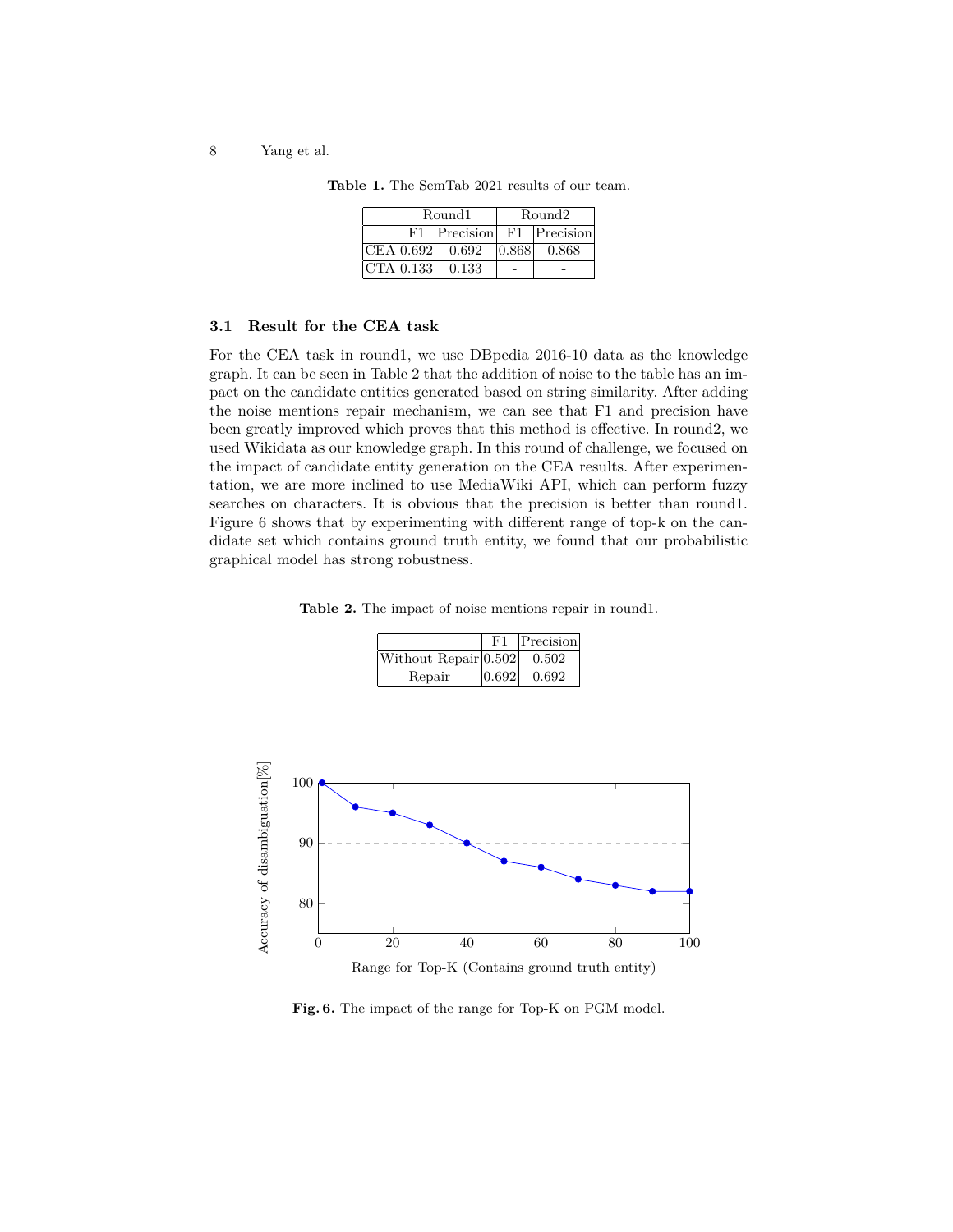### **3.2 Result for the CTA task**

For the CTA task, the introduction of encoding model and elements in primary key column appears to regularize candidate list at the level of semantics and give less weight to the coarse-grained candidates. Even though the intersection of properties of key value and target mention mentioned in Section 2.2, we still remove the most semantically irrelevant entities to guarantee the candidate list is as clean as possible. A better solution might be retraining pre-trained BERT to fine-tune BERT model. Since the language that ontology uses is restricted (English almost) and the word tokens applied in ontology are also high-frequency words included in vocabulary. This could be future work of the task.

# **4 Conclusion**

Graphical model of iterative probability propagation has obvious effect in entity disambiguation, and candidate generation as its upstream task has a greater impact with disambiguation results. Spell correction and noise mentions detection in the CEA task can improve the performance for the CTA task. Also, the size of the table has a great influence on the speed, it will take a lot of time to propagate the probability of graph with large table. In addition, the application of BERT embedding and property intersection helped to improve the result for the CTA task. In comparison with the dataset in round 1, the dataset of the following rounds is more complicated and field-specific. DBpedia could extend the information of some entities while helps little to the uncommon and field-specific entities.

In the future, we will pay more attention to accuracy and speed of candidate entity generation and entity disambiguation, we will also aim at improving column type annotation by using pre-trained model to integrate the information, making the result more fine-grained.

# **5 Acknowledgements**

This work is supported by the National Natural Science Foundation of China under Grants No. 62072099, Jiangsu Provincial Key Laboratory of Network and Information Security under Grants No.BM2003201, Key Laboratory of Computer Network and Information Integration of Ministry of Education of China under Grants No.93K-9, and the Fundamental Research Funds for the Central Universities.

# **References**

1. Daheng Wang, Prashant Shiralkar, Colin Lockard, Binxuan Huang, Xin Luna Dong, and Meng Jiang. TCN: Table Convolutional Network for Web Table Interpretation. In proceedings of the Web Conference 2021, pp. 4020–4032, April 2021.